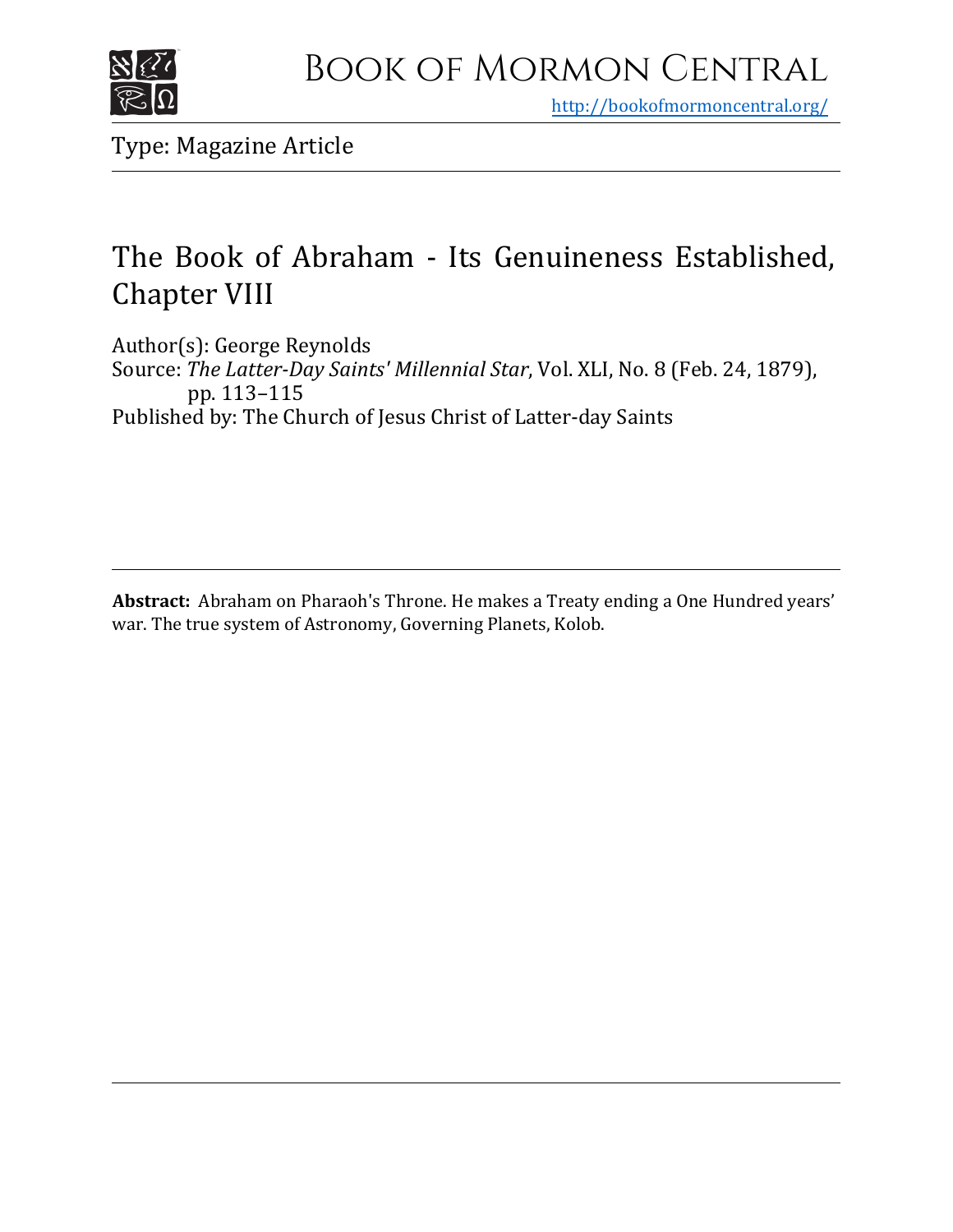# THE LATTER-DAY SAINTS MILLENNIAL STAR,

" Hear the word of the Lord, O ye nations, and declare it in the isles AFAR OFF, AND SAY, HE THAT SCATrERETH ISRAEL WILL GATHER HIM, AND KEEP HIM, AS A SHEPHERD DOTH HIS FLOCK."—*Jeremiah* xxxi, 10.

No. 8, Vol. XLI. Monday, February 24, 1879. Prioe One Penny.

#### THE BOOK OF ABRAHAM—ITS GENUINENESS ESTABLISHED.

BY ELDER GEORGE REYNOLDS.

**------- O-------**

## **[CONTINUED FROM PAGB 100.]**

## **CHAP. VIII.**

*Abraham on Pharaoh's Throne. He makes a Treaty ending a One Ilun dred years'* war *The true system of Astronomy, Governing Planets, Kolob.*

C msiderable ridicule has been need lessly expended on the statement that the sitting figure in plate III, of the Book of Abraham, represents that patriarch "sittiug upon Pharaoh'<sup>s</sup> throne by the politeness of the king." It has been scoffed at as an idea entirely too silly to be met with calm argument. To imagine that the great and mighty ruler of Egypt would invite an "Arab Sbiek," at best <sup>a</sup> shepherd prince, to sit upon his throne, was altogether too absurd for a mo ment's serious consideration; such extraordinary condescension would shame a Chesterfield. But we all know that it is often as easy to ridicule as it is difficult to disprove; so ownland. Then, accepting Pharaoh's we will let the scoffer jest whilst we own statement to be true, is it diffi-

bring forward our "strong reasons" for believing this, as well as all other portions of Abraham's divinely inspired record. Josephus writes (Book 1, chap, viir) that when Pharaoh discovered that the woman, Sarah, whom he desired to take into his household, was the wife of Abraham, he made, as an excuse for his action, that, believing her to be the Patriarch's sister, he wished to marry her, from his desire to be related to so distinguished a personage as Ahraham. This could not be irony ; Pharaoh was not in a condition to be ironical with bis guest. It must have been an excuse that bore upon its face the probability of truth, and ona that would be accepted as genuine by the powerful visitor from Canaan. Had it been otherwise, it would have been adding insult tu injury, and instead of Abraham remaining in Egypt to become a teacher to its people, we should probably learn that in anger he returned to his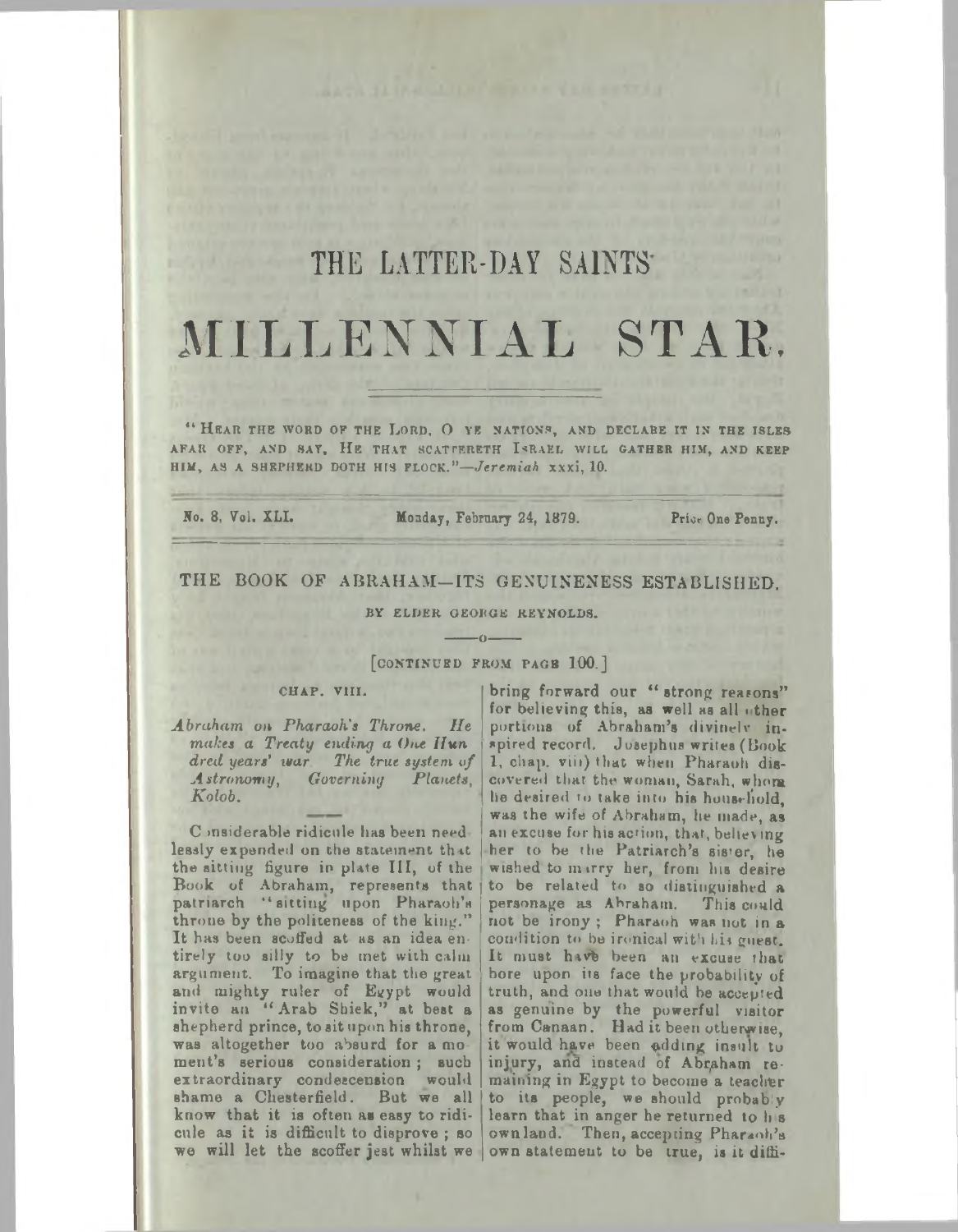cult to believe that he who wished to be so nearly allied to Abraham, would, in the fulness of Eastern politeness, think it any too great a condescension to ask him to sit upon his throne, whilst he explained to him and to his court the wonders of the numberless creations of God.

Nor is this all, we have yet other testimony of how powerful a man was Abraham amongst the children of the Nile. Our readers will prohably re collect that we have already drawn attention to a statement of Josephus, that at the time the Patriarch visited Egypt, the people of that country despised each other's sacred rites, and were very angry one with another on that acc out; further, that Abraham proved to them that their various reasonings were vain and void of truth. Modern research has shown that Abraham did more than this. It appears that somewhat more than one hundred years before Abraham's advent into Erypt, one of its monarchs, Mencheres, attempted to establish the worship of Osiris over all Egypt. As a result, a great religious war ensued, which continued for a century. The history of the country at this time becomes involved and obscure in ihe highest degree, but one fact is absolutely certain, and that is, that this civil wer was fierce, long-continued and with varying success. A late British historical tex'-hook states that in the year 1934 B.C. (according to the best chronology, which is, however, far from satisfactory,)\* Abraham visited and aided Achthoes (Pharaoh) in forming a treaty with his rival to terminate the religious war. Then, if it be true that Abraham was so great a power in his day, that by his aid a civil war of one hundred years' duration was brought to an amicable close, is there anything incongruous in the idea that he, by politeness, sat upon the throne of the ruler to whom be had been of so great service.

About this time, as near as can be told, a great change was effected in the religion of the Egyptians, which we ascribe to the preaching, in their midst, of the Gospel, by the Father of

\* Facts and Dates by Rev. A. Mackay, Edinburgh, 1870.

the Faithful. It appears from Herodotus, that according to the story of the idolatrous Egyptian priests of his day, when Cheops ascended the throne, he " closed the temples of the false gods and prohibited their sacrifices."+ Cheops is said to have reigned fifty years, and was succeeded by his brother Chepren, who also kept the temples closed. In the succeeding reign the temples were again opened, and the people returned to their old modes of worship. So hated were these two sovereigns by the heathen dwellers of the Nile, of later years, ihat Herodotus stales they would not even mention their names. Mr. not even mention their names. Mr.<br>John Taylor, author of "The Great Pyramid. Why was it built and who built it?" from various evidences brought to his notice, infers that these kings "might have been preeminently good, or were at all events of different religions faith" from those who told the story to Herodotus. Putting the various facts before stated together, that Abraham taught holy principles to the Egyptians, that his teachings so wrought upon them that. they brought to a close a civil war of one hundred years duration, and that near this time the idolatrous temples were closed, all forming parts of one harmonious whole, we are irresistibly drawn to the conclusion that these changes were brought about by the priclamation of the Gespel, more especially are we led thereto hy the hatred shown to the kings who accepted tliia message, and carried out 'hese reforms, by the woishipers of Osiris in succeeding generations. It so much resembles the course pursued by others in like circumstances in other lands and at other times. Cheops is usually credited with being the builder of the great pyramid, and to that mighty strusture we shall by and by appeal for testimony to prove that whoever its builders were, they were acquainted with the sublime system of astronomy revealed by Jehovah to Abraham, with instructions to teach it to the Egyptians.

Abraham tells us that there were three ways by which he received his knowledge of astronomy.

f Hartcourt'<sup>s</sup> Doctrines of the Deluge.